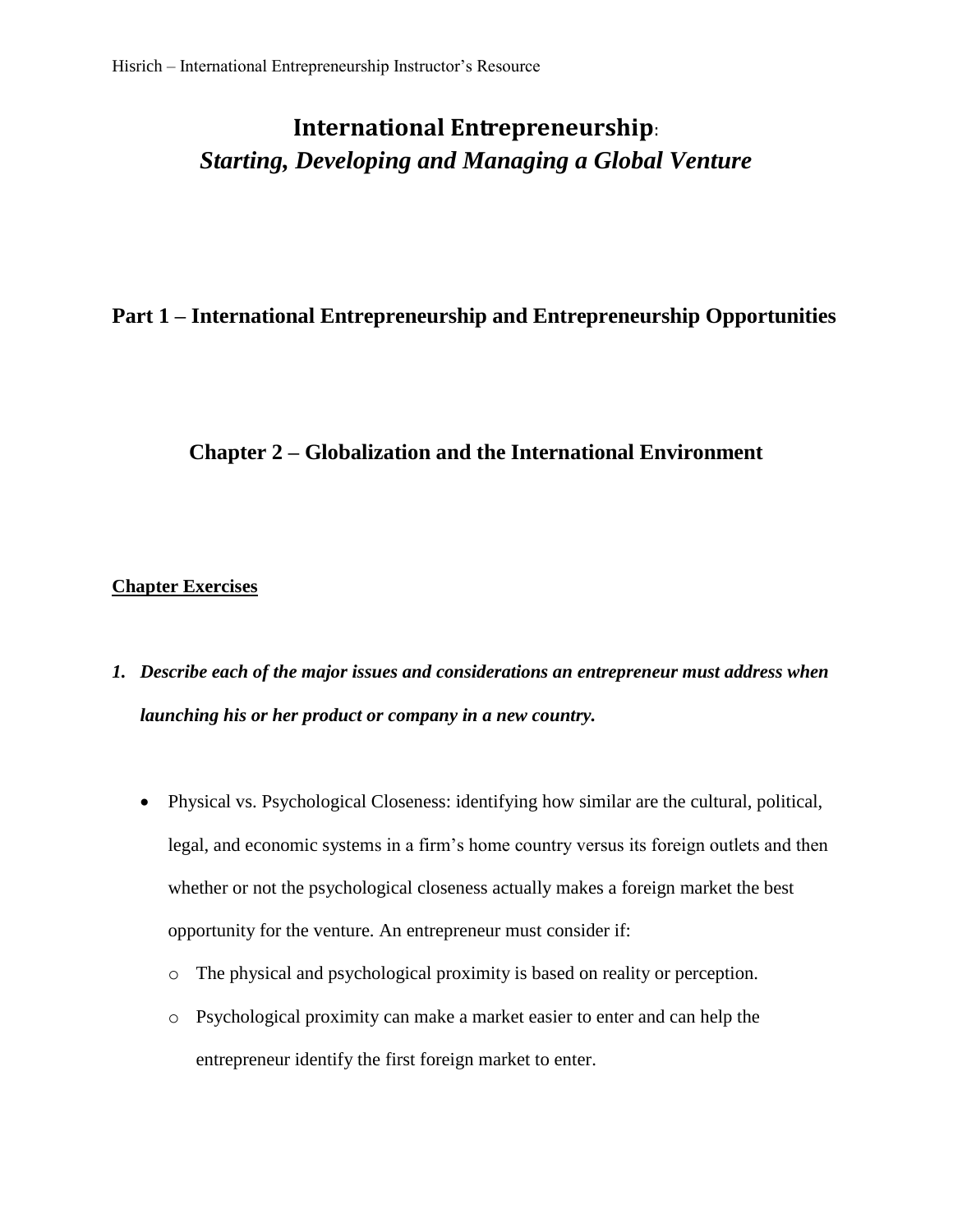- o Similarities with entrepreneurs in the foreign market exist, since there are common bonds amongst all entrepreneurs.
- Strategic Issues Regarding Management and Organizational Structure:
	- o The allocation of responsibility between the U.S. and foreign operations.
	- o The nature of the planning, reporting, and control systems to be used throughout the international operations.
	- o The appropriate organizational structure for conducting international operations.
	- o The potential degree of standardization.
- Environmental Analysis:
	- o Characteristics of the market in each country and whether or not countries can be grouped together to form a larger market.
- Strategic Planning:
	- o Whether a company's current products meet the demands in the new market(s) and deciding if a new product should be developed or introduced.
	- o Purchasing power in the new market(s) and how affordable are the company's products.
	- o Banking and payment structures within the new market(s) and what method(s) will be used to extract profits from the country.
- Operational Program:
	- o Selecting the right products, distribution channels, pricing etc.
- Marketing
	- o Establishing measures to judge if the marketing program is successful.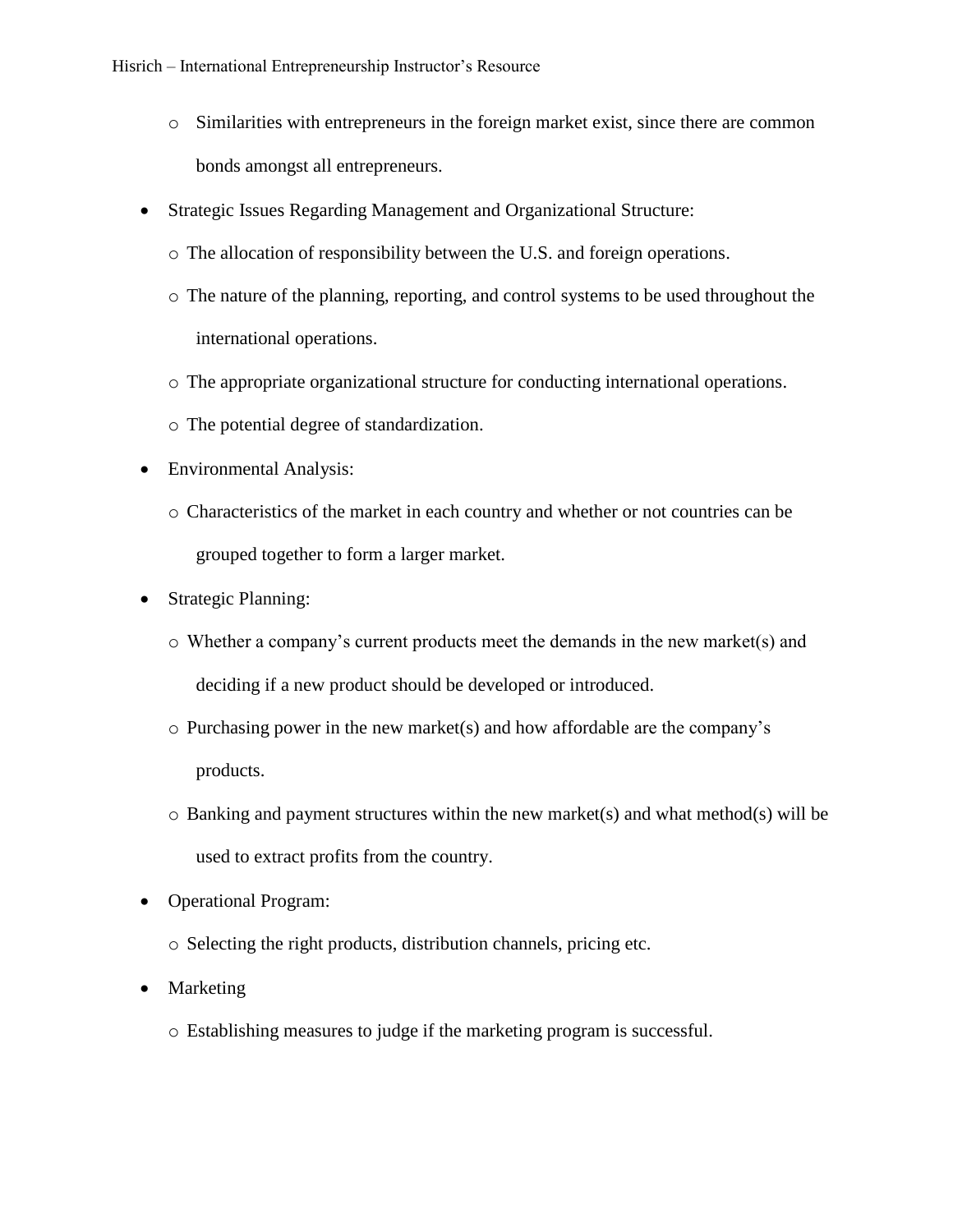Hisrich – International Entrepreneurship Instructor's Resource

*2. Choose a country besides your home country and create a comparative table that describes the key environmental factors (economic, political, etc.) in that country versus your home country. What major differences exist and what is one major attribute that you must consider when doing business in the foreign country?* 

#### SAMPLE CHART SET-UP:

|           | Home Country | Foreign Country | <b>Major Difference</b> | <b>Major Attribute</b> |
|-----------|--------------|-----------------|-------------------------|------------------------|
| Economic  |              |                 |                         |                        |
| Political |              |                 |                         |                        |
| Legal     |              |                 |                         |                        |
| Cultural  |              |                 |                         |                        |

- *3. Suppose you are the CEO of a small firm that is taking its business into a new country. You are fortunate to have two gifted managers who have volunteered to handle the operational issues for this project, but you must choose just one to send to the new country. One of the managers has extensive work experience in all the operational aspects of running a business, and the other manager is from the new country and previously ran a business there. Which manager will you send and why?* 
	- Benefits of choosing the experienced operations manager: Will know exactly what the company needs to accomplish to consider the venture a success in the new company.